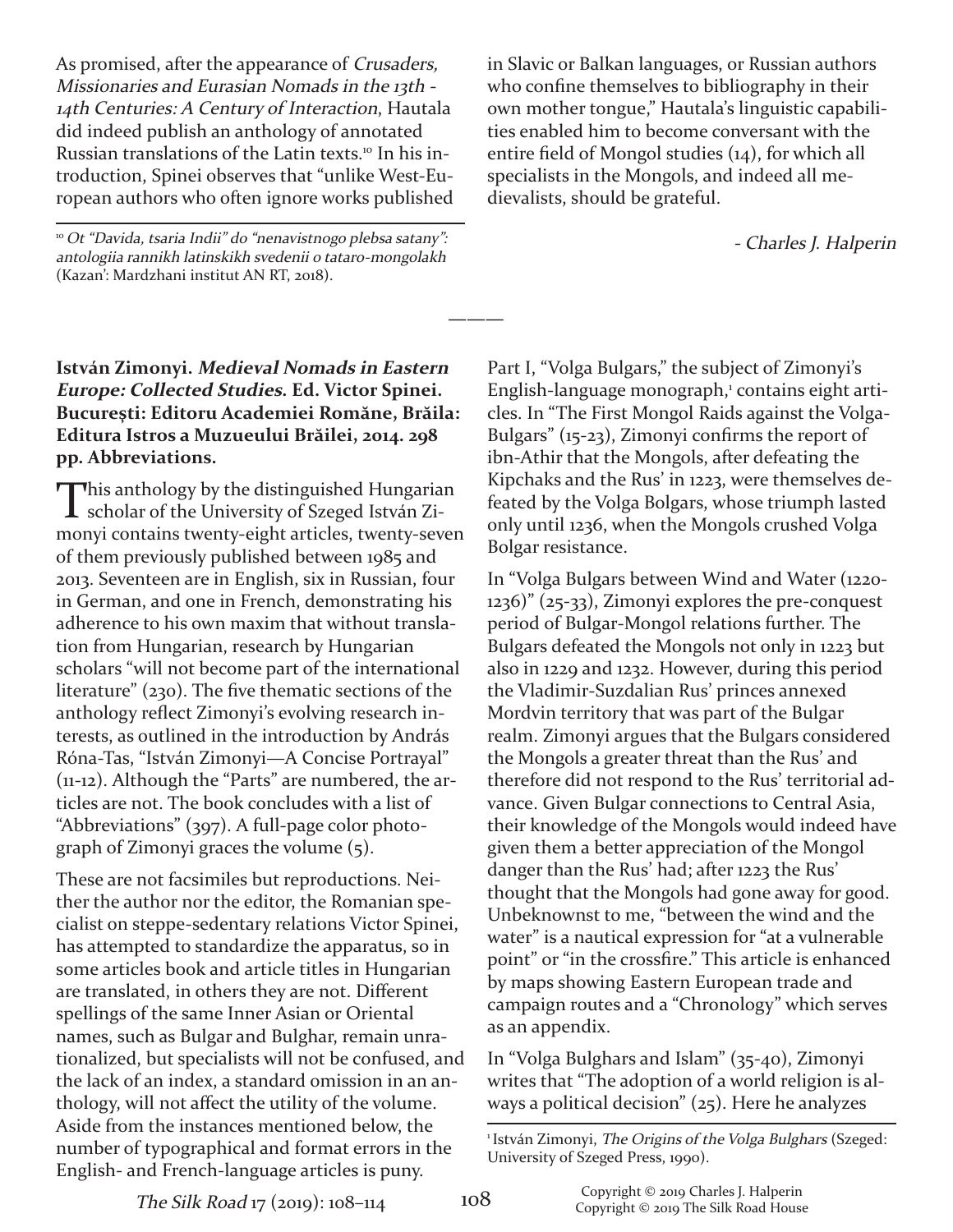the internal and external factors that led the Bulgars to choose Islam. Their connections to Central Asia and desire to distinguish themselves from the Khazars, whose official religion was Judaism, figured prominently in their choice.

"The Towns of the Volga Bulgars in the Sources  $(10-13th Century)" (41-47)$  discusses Latin, Muslim, and Rus' sources. The towns of the Bulgar Empire arose from commerce and Islamization, but did not reach their height until the fourteenth century under Mongol rule. The sources do not permit conclusive identification of the Bulgar capital cities; the correlation of urban names in different

sources and languages also cannot be definitively established. Zimonyi points out that the Volga Bolgars developed no written or oral historical tradition, so Volga Bulgar history must be written from foreign written sources.

"Volzhskaia Bolgariia i volzhskii put"  $(49-55)$  analyzes the western Eurasian river system, the names given the Volga River and its other rivers in various, especially Turkic, languages, and information on Volga Bulgar commercial ties to Central Asia conveyed in legends associated with the Volga River.

"Znachenie volzhskogo puti v istorii volzhskikh bolgar" (57 63) continues the study of the connection between the Volga

Bulgars and the Volga River. Zimonyi labels the name of the "Danube Bulgars" a misnomer because the Danube Bulgars arrived in the Balkans not from Volga Bulgaria but from north of the Black Sea. The Volga Bulgars were tied to the Volga River not just by name; the entire history of the Volga Bulgars depended upon Volga trade. The key turning point in that trade was the shift in trade routes by the Saminids of Khorezm from the lower Volga through Khazar territory to overland from Central Asia to the Middle Volga River and the Volga Bulgars. After the influence of the Khazars declined, Volga Bulgars established a colony on the

ROMANIAN A C A D E M Y INSTITUTE OF ARCHAEOLOGY OF IASI ISTVÁN ZIMONYI Medieval Nomads



lower Volga.

"Zarubezhnaia istoriografiia"  $(65-77)$  (of the history of the Volga Bulgars) appeared in Istoriia tatar <sup>s</sup> dreveneishkikh vremen, v. II (Kazan', 2006), which is now also available in English. It is a masterful survey which includes scholarship in Polish, Turkish, and Bulgarian, in addition to the usual suspects. He includes studies of archaeology and linguistics. Zimonyi details all complete or partial publications and translations of all relevant sources in all languages. Not only did the Volga Bulgars not patronize their own written histories; in fact, no written sources from Volga Bulgars sur-

vive from the tenth to the twelfth centuries. 2

"Zapadnoevropeiskie pis'mennye istochniki o Bulgarakh"  $(79-82)$  covers some of the material in the previous article on Latin sources but also discusses Constantine Porphyrogenitus in Greek.

Part II, "Early Hungarians," contains ten articles, the most of any "Part," over a third of the articles in the anthology and over 40% of the pages of the anthology  $(83-248, 166)$  of 397 pages).

"Préhistoire hongroise: méthodes de recherche et vue d'ensemble" (85-98), translated from Hungarian by Chantal Philippe, elaborates Zimonyi's methodological premises. He emphasizes the

limitations of historical linguistics, physical anthropology, and ethnography in examining the pre-history of the Magyars. The linguistic and archaeological evidence does not correlate. In passing he alludes to the major focus of several of his source studies, the inextant "Geography" of Dja-

<sup>2</sup> Zimonyi notes that a University of Szeged dissertation on eighth- to tenth-century Eastern European trade by Szabolcs Polgár (Medieval Nomads in Eastern Europe provides only the Russian transliteration of the author's name, S. Polgar) will soon be published in Hungarian. I wish to thank Professor Zimonyi for kindly providing me with the author's name in Hungarian.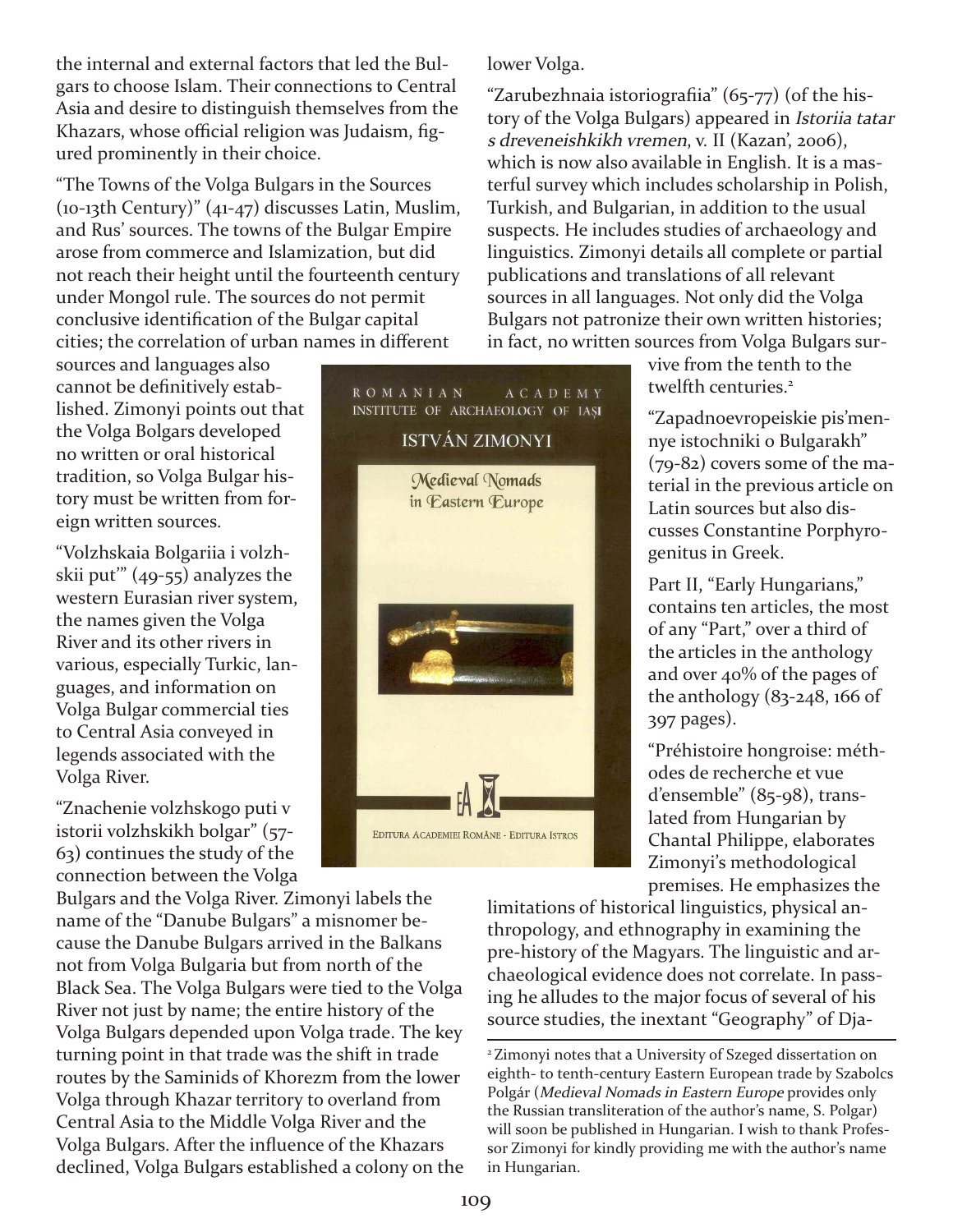jhani (Ğayhānī, Gayhani), a tenth-century Samanid wazier, which can be reconstructed from later Arabic and Persian sources, Ibn Rusta, Gardizi, Marvai, and al-Bakri, which he terms the "Ǧayhānī tradition."3 Zimonyi observes that the Hungarians could not have asserted their independence from the Khazars at the time of their invasion of Pannonia because they had not yet elevated their rulers to the status of khaqan, the imperial title of the Khazar monarch.

"The Concept of Nomadic Polity in the Hungarian Chapter of Constantine Porphyrogenitus' De Administrando imperio" (99-108) compares Porphyrongeitus's terminology to that in the Orkhon inscriptions from the Second Türk Empire. With the assistance of S. Szadeczky-Kardos of the University of Szeged, he pays due attention to the appearance of the Slavic loan word zakon (law) in the Greek text, meaning Turkic törü, "way of life." The political institutions of the Türk Empire passed down to the Hungarians via the Khazars. The Hungarian relocation to Pannonia broke their close ties to the Turkic peoples.

The answer to the question of "Why were the Hungarians Referred to as Turks in the Early Muslim Sources?"  $(109-21)$  is because the Byzantine sources referred to the Hungarians as Turks. From the name of the Türk Empire the word "Turk" began as an ethnic term, then expanded to cover all peoples speaking Turkic languages living the same lifestyle. Because a small group of Hungarians lived together with the Turkic Bashkirs, they became known as Turks, and then Bashkirs as well, in Muslim and Latin sources.

"Vengry v Volgo-Kamskom basseine?" (123-63) is the longest article in the anthology (41 pages). It is actually a series of separate studies united around the subject of the early history or pre-history of the Hungarians. Zimonyi impugns any attempt to locate the Hungarian Urheimat (prarodina) because the "Hungarians" did not yet exist at the time they supposedly lived in those regions. He therefore calls the area the Volga-Kama Basin instead. Ninth-century written sources locate the Hungarians north of the Black Sea, but no archeological evidence confirms that location. Linguistics supposedly shows that ca. 500 BCE the Hungarians lived between the Ob' and Middle Volga Region, but the "Hungarians" did not become a people until over a thousand years later when the stability of Khazar Pax and the pressure of the Pechenegs forced the formation of a Hungarian people and compelled their migration to the Carpathian basin. Linguistic groups, no more than archaeological cultures, should not be confused with ethnic groups; the peoples who spoke a Hungarian language were not the Hungarian "people." Neither the Yugra region in Rus' sources nor the Volga-Ob' estuary were the Urheimat of the Hungarians. The only link between the Bulgars and the Hungarians is that both lived near the Khazars.

"A New Muslim Source on the Hungarians in the Second Half of the 10th Century" (165-73) returns to Gayhani, as preserved in a Muslim source from tenth-century Spain. Zimonyi details the role of Muslim merchants in Cordoba in Andalusia, which would have enabled al-Bakri to have access to a Samanid source. A Hungarian raid in Spain in 942 would have inspired interest in them by Muslims in Spain.

"Voennye sily vengrov pri obretenii rodiny: kolichestvo voinov srednevekovykh kochevykh evraziskikh stepei" (175-89) utilizes data on the size of medieval Inner Asian nomadic armies to evaluate the size of the army deployed by the Hungarians, summarized in tabular form. A reference to the two tümen of the Hungarians cannot be taken literally as indicating they disposed of 20,000 warriors, because later Mongol evidence attests that a tümen did not always mobilize 10,000 troops. However, it is clear that the Hungarians mobilized enough soldiers to conquer the Carpathian basin, to stand off the Franks and periodically the Byzantines, and after their conversion to Christianity, to constitute a major power in Europe for centuries. This article contains a very confusing reference to an army of King Bela IV of Hungary of "60-70 men (chelovek)" (183), a typographical error. The word "thousand" (tysiach) was omitted. 4

"Das eingegrabene Land. Ein arabische Volksetymologie der ungarischen Selbstbezeichnung" (191

<sup>&</sup>lt;sup>3</sup>This source complex also illuminates the history of the Pechenegs; see below.

<sup>4</sup> I am grateful to Professor Zimonyi for providing the correct wording.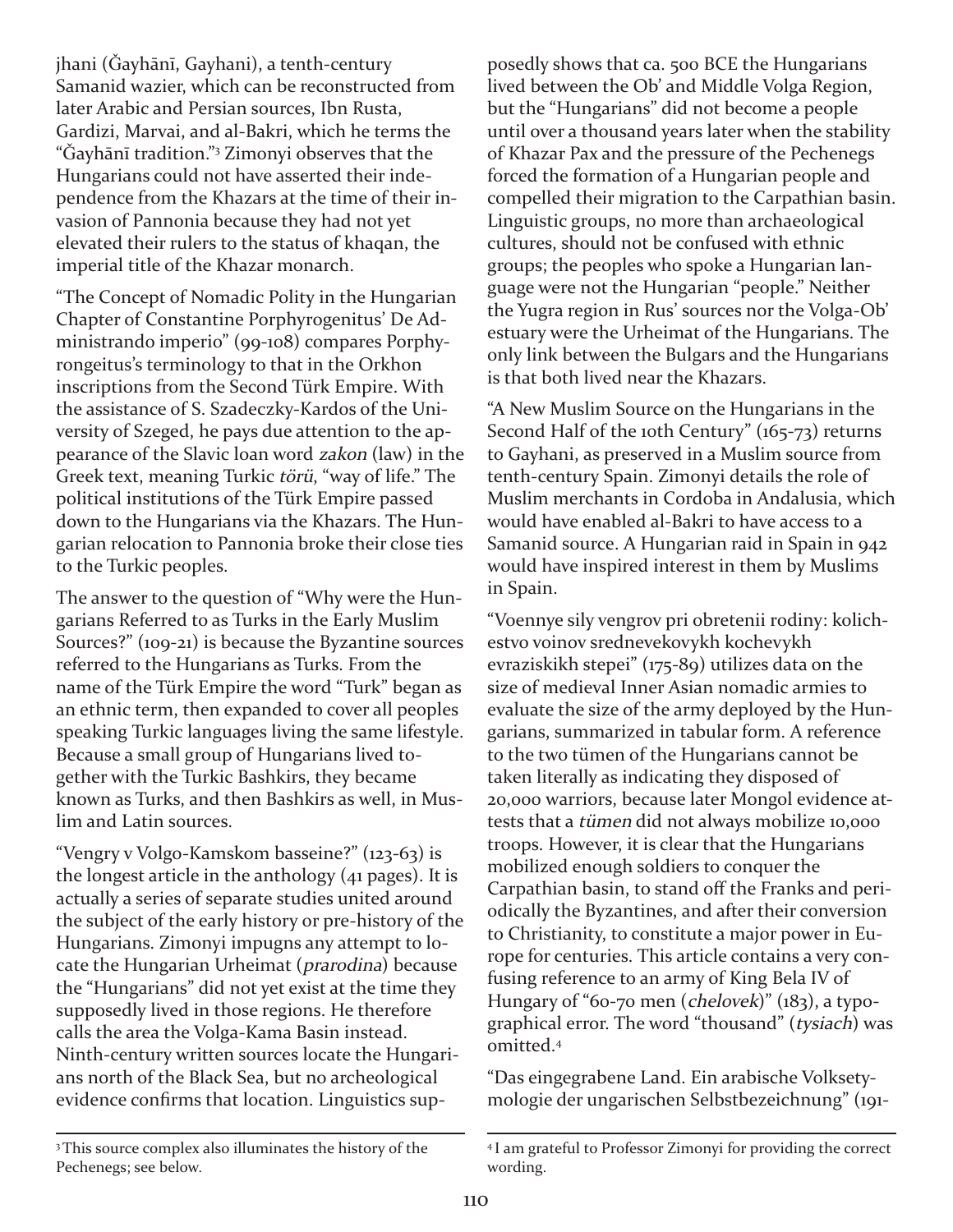203) takes a primarily linguistic approach to the various forms of the word "Magyar." Muslim writers interpreted the Hungarian self-identification by invoking a phonetic similarity to the Arabic word for "to dig," and, drawing upon the legend of Gog and Magog and the Alexander the Great legend, turned the homeland of the Magyars into the "Buried Land" (my approximate translation).

"The Hungarian Passage of the Gayhānī-Tradition" (205-13) constitutes a comprehensive textual analysis of the Persian, Arabic, and Turkic versions of Ǧayhānī's description of the Hungarians, examining the variations in each version individually and then reconstructing the original text and identifying all interpolations. Ǧayhānī presented geographic, political, and sociological information, including the Hungarians' dual kingship, 20,000 warriors, and a tribal confederation consisting of seven to ten tribes and affiliated peoples. This article is severely marred by the omission of the last 35 lines of its original publication.<sup>5</sup>

"The State of the Research on the Prehistory of the Hungarians. Historiography (Oriental Sources, History of the Steppe)"  $(215-37)$  is another superb synthesis of the sources and historiography on the early Hungarians that abounds in rich insights and observations. The main channels from which sources about the Hungarians emanated were Samanid Transoxiana, the Caucasus (especially after the Khazars made peace with the Muslim world in 750), and Cordova in Andalusia. Zimonyi discusses Muslim (Arabic, New-Persian, and Turkic in Arabic script), Armenian, Hebrew, and runic Turkic sources. He emphasizes that the Hungarians are a people speaking a Uralic-Altaic language, not a "Uralic-Altaic people," which misleadingly mixes linguistics and ethnography. The formation of the Hungarian people was a long process that lasted from the fourth to the ninth centuries, beginning, according to different scholars, in one of three settlement areas, the North shore of the Black Sea, in proximity to the Caucasus, <sup>6</sup> or the Volga-Kama basin (as indicated above, Zimonyi's choice). In the second half of the nineteenth century, Hungarian historians debated the Turkic Hunnic or Finno-Ugrian ethnogenesis of the Hungarians, a debate strongly influenced by the pretensions of the Hungarian nobility to be the Hungarian people, which influenced the views of opponents of the nobility and proponents of capitalist development in Hungary. By the 1960s Hungarian Marxism was purely formal. Zimonyi concludes incontrovertibly that early Hungarian history is inseparable from the history of Eurasian nomads, to which Hungarian scholars have made major contributions.

"Von Ural ins Karpaten-Becken. Die Grundzüge der ungarishcen Frühgeschichte" (239-48), the last article on early Hungarians, opines inter alia that stereotypes of the pagan barbarian nomads still persist in German scholarship and that the issue of the Judaism of the Khazars has been politicized (which is an understatement). The main features of early Hungarian history include the roles of the Khazars and Pechenegs. The homogenization of the Hungarian people could not and would not have occurred without Khazar political stability and Pecheneg pressure.

Part III, "Nomads of Eastern Europe," contains four articles. Zimonyi begins "Bulgars and Oghurs" (251-69) by noting the these two ethnonyms are used as collective terms for the two principle Turkic-language groups, Common Turkic and Chuvash type, but that their cognate languages do not make the Bulghars and Oghurs kindred peoples. Moreover, an ethnonym cannot determine the language of the people it designates. Therefore it is erroneous to infer that ethnonyms which include Oguz or Ogur, such as the White Ogurs (Saragur), Ten Ogurs (Onogur), Nine Ogurs (Kutrigur), or Thirty Ogurs (Utigur) all spoke Chuvash/Bulgar Turkic. He then proceeds to a highly detailed narrative of both peoples from the 5th century to the arrival of the Mongols. Zimonyi characterizes the Volga Bulgars as the only Eastern European Muslim state before the Golden Horde, an intriguing observation that rests upon an unspoken definition of the eastern geographic boundary of "Europe."

<sup>5</sup> See Chronica: Annual of the Institute of History, Unviersity of Szeged 5 (2005), 170 for the missing text.

 $6$  Zimonyi's text (225) reads "pre-Caucasus," which I take to be a hyper-literal translation from Russian prikavkaz'e, the "near-Caucasus region."

<sup>&</sup>quot;The Nomadic Factor in Medieval European History" (271-80) succinctly and effectively makes the point that historiography has neglected the role of nomadic tribal confederacies in European history.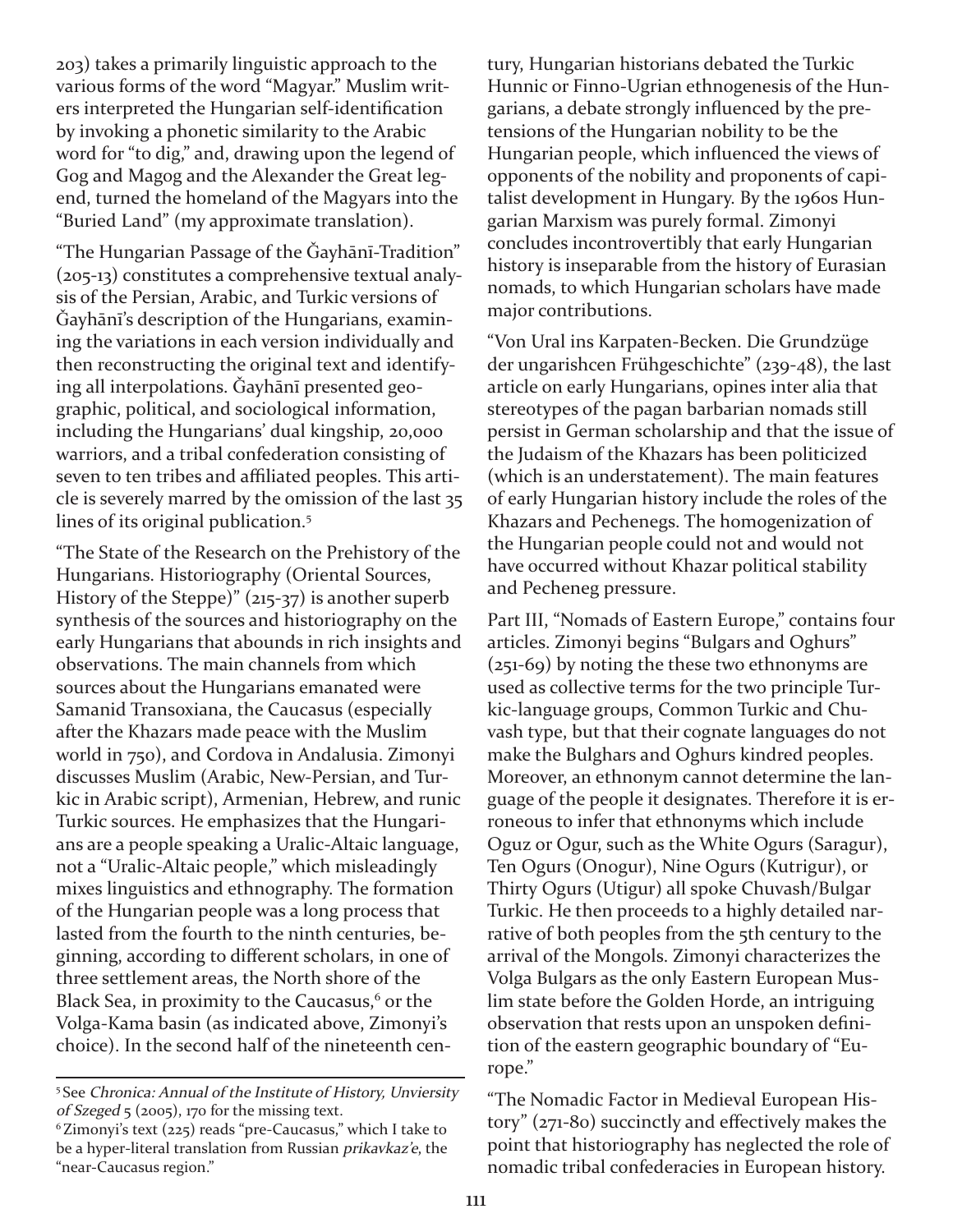The Roman and Germanic peoples dominated only the first phase of European history; the nomads, Slavs, and Vikings dominated the second. Europe consisted not only of the Mediterranean coast and the forest but also the steppe.

"Islam and Medieval Eastern Europe"  $(281-86)$  is a concise narrative overview of the competition of the three Mediterranean religions (Judaism, Christianity, and Islam) for adherents in Eastern Europe. Zimonyi might have indicated that Muslims continued to influence early modern and modern Eastern Europe too, certainly in Lithuania and Muscovy/Russia, and if the concept of "Eastern Europe" is broadened to include the Balkans, Bosnia in particular, and all areas conquered by the Ottomans in general.

"The Chapter on the Jayhānī-tradition on the Pechenegs"  $(287-301)$  is a companion piece to "The Hungarian Passage of the Gayhānī-Tradition," analyzing each text in the tradition individually and then reconstructing the original, in this case in two redactions, short and long. Gayhānī's "Geography" discussed the road from Khwarezm to the Pechenegs, their nomadic way of life, the size of their "country," their neighbors, goods, and weapons, and the road from the Pechenegs to the Khazars. Because Ǧayhānī located the Pechenegs east of the Volga River, he must have written before 894. Zimonyi makes the astute observation that Gayhānī's description of Pecheneg nomadism projects bedouin nomadic elements onto the Eurasian steppe, namely following rain in the winter and navigating by the stars, as well as applying Quranic references inappropriate for the non-Muslim Pechenegs. That the Pechenegs made war on all their neighbors testifies to the fact that they were independent. Eventually the Pechenegs were assimilated by other nomadic peoples.

Part IV, "Mongols," contains three articles. "Die Aussage eines mongolischen Kriegsgefangenen zur Zeit der Belagerung von Kiev in Jahre 1240" (305 17) addresses the list in a Rus' chronicle of Chinggisids and Mongol generals besieging Kiev (Kyiv) in 1240 as given by a Mongol captive, Tovrul (Tavrul). Zimonyi provides a genealogical stemma of the Chinggisids, traces this passage in all Rus' chronicles, and compares their names in Slavonic, Arabic, Persian, and Latin sources. He infers that Tovrul may have been a Kipchak, like Plano

Carpinin's interpreter. <sup>7</sup> Zimonyi's comments that the generosity of the Mongols toward the defeated and wounded commander of the Kiev garrison, Dmitro, whose life was spared, was conspicuously absent in the Mongol treatment of defeated rulers, who were mercilessly pursued unto death. Of course, the defeated rulers had run away, hardly a demonstration of courage.

A previous and un-cited discussion of this passage did not incorporate Latin and Oriental sources on these names. <sup>8</sup> Zimonyi reproduced Plano Carpini's observation that only 200 houses were left standing in Kiev after its capture without citing or taking into account Donald Ostrowski's argument that this figure was interpolated into the second redaction of Plano Carpini's work. <sup>9</sup> Zimonyi referred to the correspondence between the Mongols and the Holy Roman Emperor Frederick II, which has since been the subject of considerable research by Aleksandr Maiorov.<sup>10</sup> However, Maiorov accepts the credibility of a narrative in which the Mongols offered Frederick an alliance instead of the usual Mongol ultimatum of submission or death, which severely impugns its credibility. Zimonyi does not consider the possibility that the respect the Mongols showed Dmitro, even if consistent with that of Batu toward Evpatii in the "Tale of the Destruction of Riazan'," might be a literary flourish.<sup>11</sup>

"Ibn Batuta on the First Wife of Özbek Khan" (319 24) concludes that ibn Batuta's informant linked the ring in Taybughi's vagina to Solomon's ring of wisdom and to Quranic and Islamic legend.

The previously unpublished "The Mongol Campaigns against Eastern Europe"  $(325-52)$  is written in a very clear narrative and capped by a "Chronology" appendix. Zimonyi observes that the Mongols

<sup>7</sup>Therefore "Mongol" in the title of the article (Mongol prisoner-of-war) was not a narrow ethnic term but refers to everyone in the Mongol (in the Rus' chronicle, "Tatar") army. 8Charles J. Halperin, The Tatar Yoke (Columbus: Slavica Publishers, Inc. 1986), 44-45. In 2001, Zimonyi could not cite the second edition of this book from 2009.

<sup>&</sup>lt;sup>9</sup> Donald Ostrowski, "Second-Redaction Additions to Carpini's Ystoria Mongolorum," Harvard Ukrainian Studies  $XIV:3/4$  (1990): 522-50.

<sup>10</sup>Aleksandr Maiorov, "Zavoevatel'nyi pokhod v Tsentral'nuiu Evropu: voennaia sila i tainaia diplomatiia," in Zolotaia orda <sup>v</sup> mirovoi istorii (Kazan: Institut istorii im. S. Mardzhani AN RT, 2016), 113-37.

<sup>&</sup>lt;sup>11</sup> Halperin, *The Tatar Yoke*, 39-43.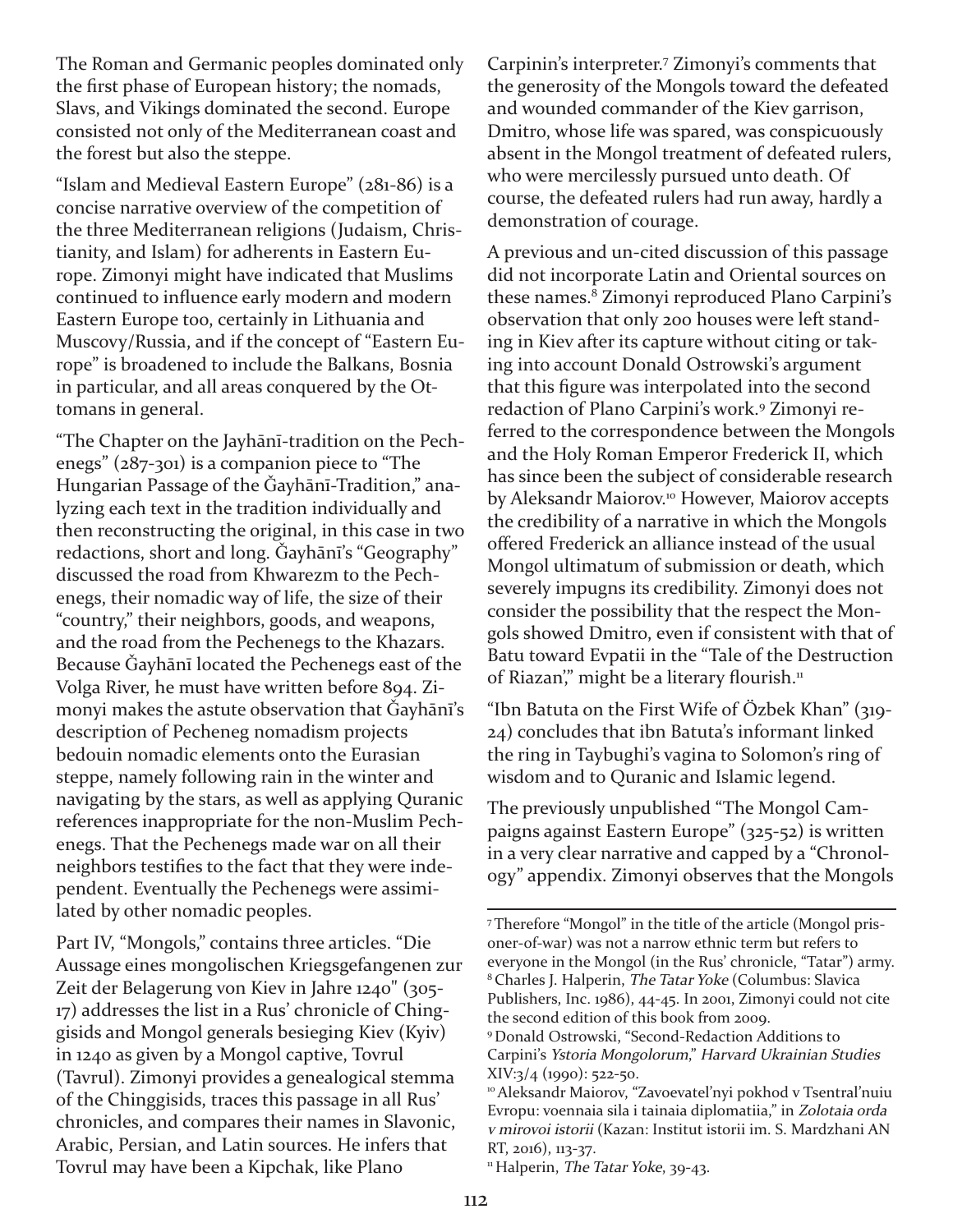attacked the steppe in summer and the forest in winter when they could easily traverse frozen rivers. He agrees with scholars who have concluded that the Mongol campaign west of the Dnieper (Dnipro) River into Poland, Silesia, and Hungary was not part of their original plan, but was added to the Mongol agenda after 1240. He relates the "anti-Tatar tone" of the Novgorod chronicle to the fact that the city was not captured by the Mongols. He argues that the conquest of Galicia and Volhynia was not important in and of itself but merely necessary to achieve the "most important goal" (341) of the campaign, the invasion of Hungary, to chase both refugee Kipchaks<sup>12</sup> and Grand Prince Mikhail of Kiev (later martyred at the Golden Horde after he returned from exile). The Golden Horde became a determining factor in the history of Eastern Europe for the next two centuries.

Novgorod was never captured because the Mongols did not need to capture it. The first Mongols to arrive in Novgorod were census-takers and taxcollectors, not scouts ahead of a Mongol army, which means that the city had already capitulated to Mongol rule. Zimonyi is certainly correct that possession of Galicia-Volynia facilitated the invasion of Hungary, but just as importantly it also helped establish a buffer zone between the forest and the Mongol nomadic base in the Pontic steppe.

Part V, "Miscellanea," contains three articles. "The Concept of Nation as Interpreted by Jenö Szüces"  $(355-61)$  is an intriguing and stimulating "think piece." It explores the contrast between medieval and modern concepts of "nation" through the lens of the "pioneering" publications of Jenö Szüces. Before the modern period a person could belong to different nations, there was no equality before the law of all members of a nation, the concept did not depend on a political organization or state, and loyalty to the nation was subordinated to various political and religious loyalties. In the early Middle Ages society was relatively homogeneous, stratified but with a free majority population, ruled by a strong monarch, and sharing a common language.

Szüces drew a distinction between "politically organized societies" and "political societies." The medieval "nation" was comprised only of nobility. The most significant contribution of Szüces to the study of the "nation" was not his conclusions, but his premise that "nationalism" is an historical category, and "nation" and "nationalism" needed to be studied from the historical point of view.

"Bodun and El im Frühmittelalter"  $(363-86)$  explores two key concepts of medieval Turkic polities, using primarily the Orkhon Türk inscriptions. <sup>13</sup> Both terms carried multiple meanings. The primary meaning of bodun was Gentilverband, an organized tribal community, nomadic confederation, or ethnic community; the word derives from the Latin gens and gentium, hence the noun gentilism. A bodun fused political limits with ethnic kinship. Its secondary meaning was Volk, people. An el was a distinct political realm, Reich, to which one or more bodun were subordinated, usually ruled by a kagan. Zimonyi meticulously enumerates other definitions ascribed to these terms; to bodun, clan, ulus, elite; to el, Pax, imperium. Following Szüces, Zimonyi rejects a translation of el as "state," because the concept is an abstraction, and abstraction was alien to the medieval Türks. He relates bodun to legends of descent from a common ancestor and el to the concept of törü. Another secondary meaning of bodun was "subjects," so it could be equivalent to el. Zimonyi conceptualizes the history of the Türks on the basis of the evolving applicability of the two concepts to different periods of Türk history.

The final article in this "Part" and in the anthology, "Notes on the Difference between Bedouin and Inner Asiatic Nomadism" (387-95) tries to explain a basic contrast: Arabs and nomads each created empires, but only the Arabs created a new civilization and a new world religion (the bedouin role in the creation of Islam was minimal). Khazanov insisted that there were only quantitative, not qualitative differences between Near East bedouins and Eurasian nomads, but Zimonyi apparently disagrees. Nomads lost their ethnic affiliation when

<sup>&</sup>lt;sup>12</sup> Zimonyi does not cite Charles J. Halperin, "The Kipchak Connection: the Ilkhans, the Mamluks, and Ayn Jalut," Bulletin of the School of Oriental and African Studies 63:2 (2000): 22945, which presumably appeared before Zimonyi wrote his article.

<sup>&</sup>lt;sup>13</sup> I wish to express my sincerest appreciation to Peter Golden for consultation on these concepts and for providing me with a text of a later article by Zimonyi, "Changing Perceptions of Türk Identity among the Medieval Nomads of Central Asia," Studie Orientalia Electronica  $6$  (2018), 879-89, which greatly improved by understanding of bodun.